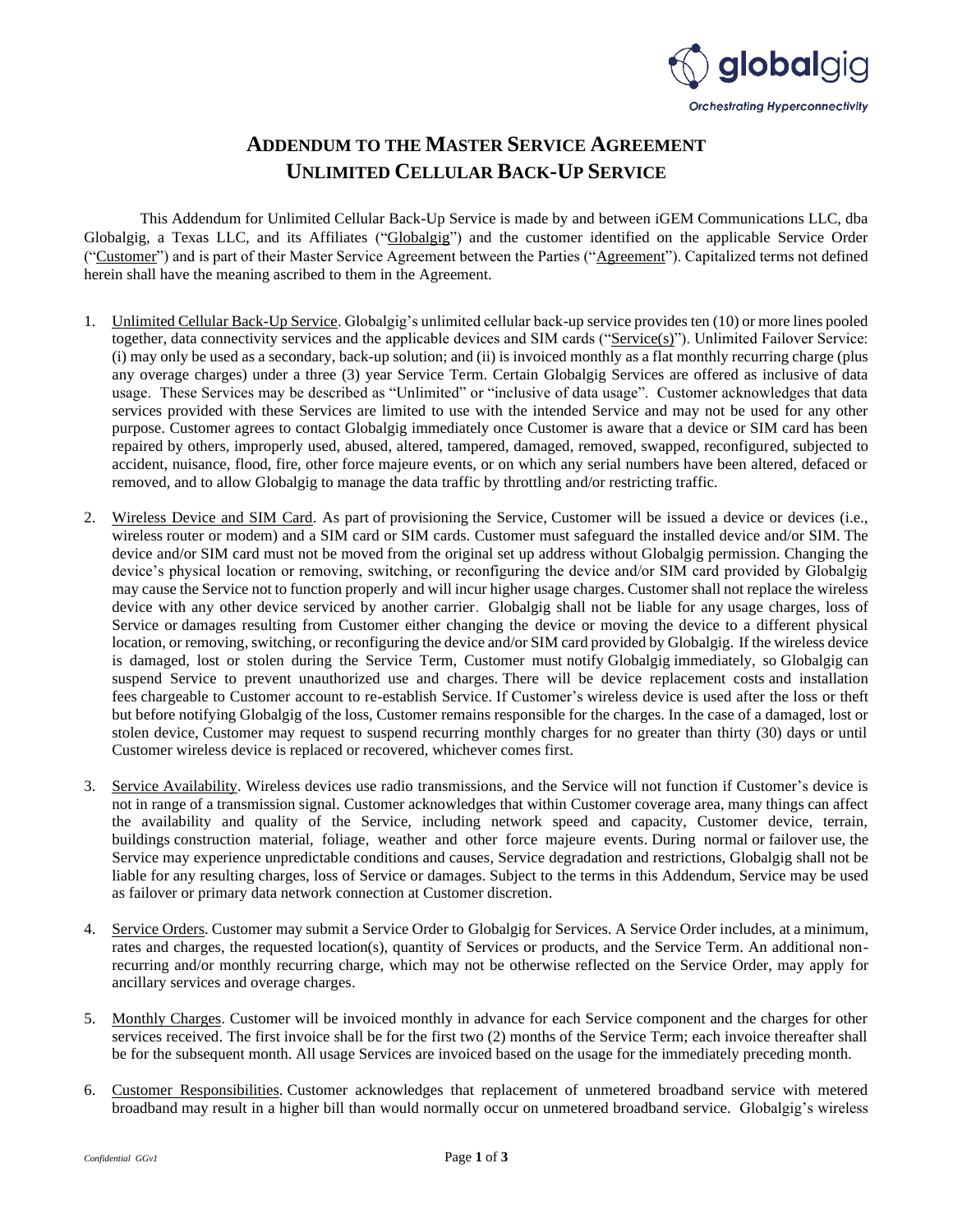failover Service is designed for temporary use during failure events of Customer's existing primary connection. To ensure that Service operates properly during a failover event Customer must: (a) contact Globalgig immediately once Customer is aware that Customer primary connection has lost service, regardless of whether Globalgig is providing or supplying a managed service on that primary connection; (b) manage the data traffic (for example, throttling non-mission-critical applications like video or wi-fi) when during a failover event, as there may be significant usage differences between operating in primary mode as compared to failover mode; and (c) provide for a safe and appropriate environment for the equipment.

7. Globalgig Responsibilities. Globalgig is responsible for following a standard installation process, defined below, when activating Service with device(s) involved. A successful installation will be based on the following signal strength parameters: SINR (Signal to Interference Plus Noise Ratio), RSSI (Received Signal Strength Indicator), RSRP (Reference Signal Received Power) and RSRQ (Reference Signal Received Quality). A successful installation is defined by achieving predefined thresholds for available parameters as detailed in the following table:

| $SINR = Signal$ to Interference Plus Noise Ratio (measured in dB) | 6 dB or above      |
|-------------------------------------------------------------------|--------------------|
| $RSSI = Received Signal Strength Indicator (measured in dBm)$     | -85 dBm or above   |
| $RSRP = Reference Signal Received Power (measured in dB)$         | $-105$ dB or above |
| $RSRQ =$ Reference Signal Received Quality (measured in dB)       | -12 dB or above    |

Install Process: Globalgig will configure the device (i.e., wireless router or modem). Once connectivity has been established with SIM card, Globalgig will observe the available signal strength parameters in the device three (3) times within a 15-minute period. If the average for each parameter is greater than or equal to the threshold for each available parameter, Service will be handed over to Customer for use. If the average for each parameter is not greater than or equal to the threshold, Globalgig will test three (3) times in an additional 15-minute period. If the average for each parameter is greater than or equal to the threshold for each available parameter during this 15-minute period, Service will be handed over to Customer for use. If the average for each parameter is not greater than or equal to the threshold for each available parameter for any reason, then the installation activity will conclude resulting in a "No Install". If a No Install occurs, Customer may: (a) accept the Service as-is; (b) order a different device, SIM card or data services carrier with Globalgig ("Re-order"); (c) order an antenna to improve the signal strength; or (d) cancel the affected Service for the site(s) with coverage issues and return the device(s) and/or SIM card(s) to Globalgig. A non-recurring charge may apply for ancillary services requested by Customer during and/or following the initial installation, including, but not limited to, dismantling, reassembly, reinstallation, Re-order requests, additional dispatch / technical support requests, shipping costs and/or restocking/returning fees. If Customer ceases to be a Globalgig customer for any reason (whether voluntarily or involuntarily), Customer must email Globalgig support@globalgig.com within seven (7) days after the termination of Service to arrange for the return of any equipment provided by Globalgig, in good working order, normal wear and tear excepted.

- 8. Rights to Limit, Suspend or Terminate. Globalgig may limit, suspend or terminate Service for any good cause, including, but not limited to: (1) if Customer: (a) breaches this Addendum; (b) resells Service; (c) uses Service for any illegal purpose, including use that violates trade and economic sanctions and prohibitions promulgated by any governmental agency; or (d) installs, deploys or uses any regeneration equipment or similar mechanism (for example, a repeater) to originate, amplify, enhance, retransmit or regenerate an RF signal without Globalgig permission; or (2) if Customer and/or any end-user of Customer device or Service: (a) engage in abusive messaging or calling; (b) modify Customer device from its manufacturer's specifications; (c) use Service in a way that negatively affects Globalgig and/or underlying mobile network and/or other customers. Globalgig can also temporarily limit Service for any operational or governmental reason.
- 9. Security. GLOBALGIG DOES NOT GUARANTEE SECURITY. Data encryption is available with some, but not all Services. If Customer uses any Customer-provided device to access company email or other information, then Customer shall ensure such use complies with Customer's internal IT and security procedures.